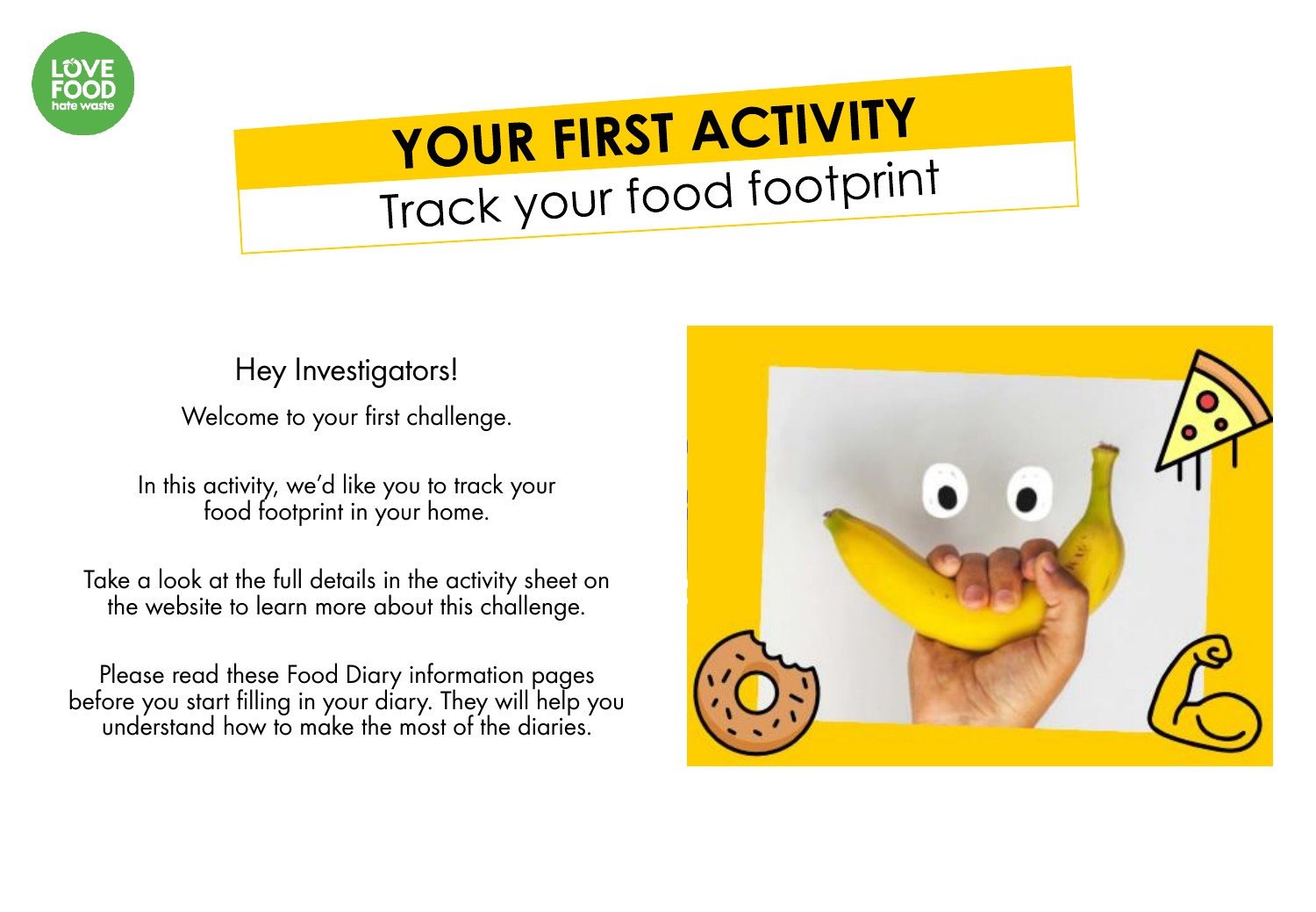

### **Your mission**

Suitable for all ages\*

### This activity lasts for two weeks:

### WEEK 1 – Food Diary

Tracking how much food you and your family throws away during a week.

#### WEEK 2 – Food Saver Diary

Using some simple actions you've learnt and the information you've recorded in your week one Food Diary, see how much food you and your family can save during the week. Our Easy peasy top tips on the website will help you.

Whenever possible, remember to recycle the food you've thrown away – put it in your food caddy if you have one and make some [compost for your garden](https://www.gardenersworld.com/plants/four-ways-to-better-compost/)  from peelings, cores, etc.

**\*Supervision will be required for some or all parts of this activity, depending on your age. Please run through this activity with your parent or guardian before starting.**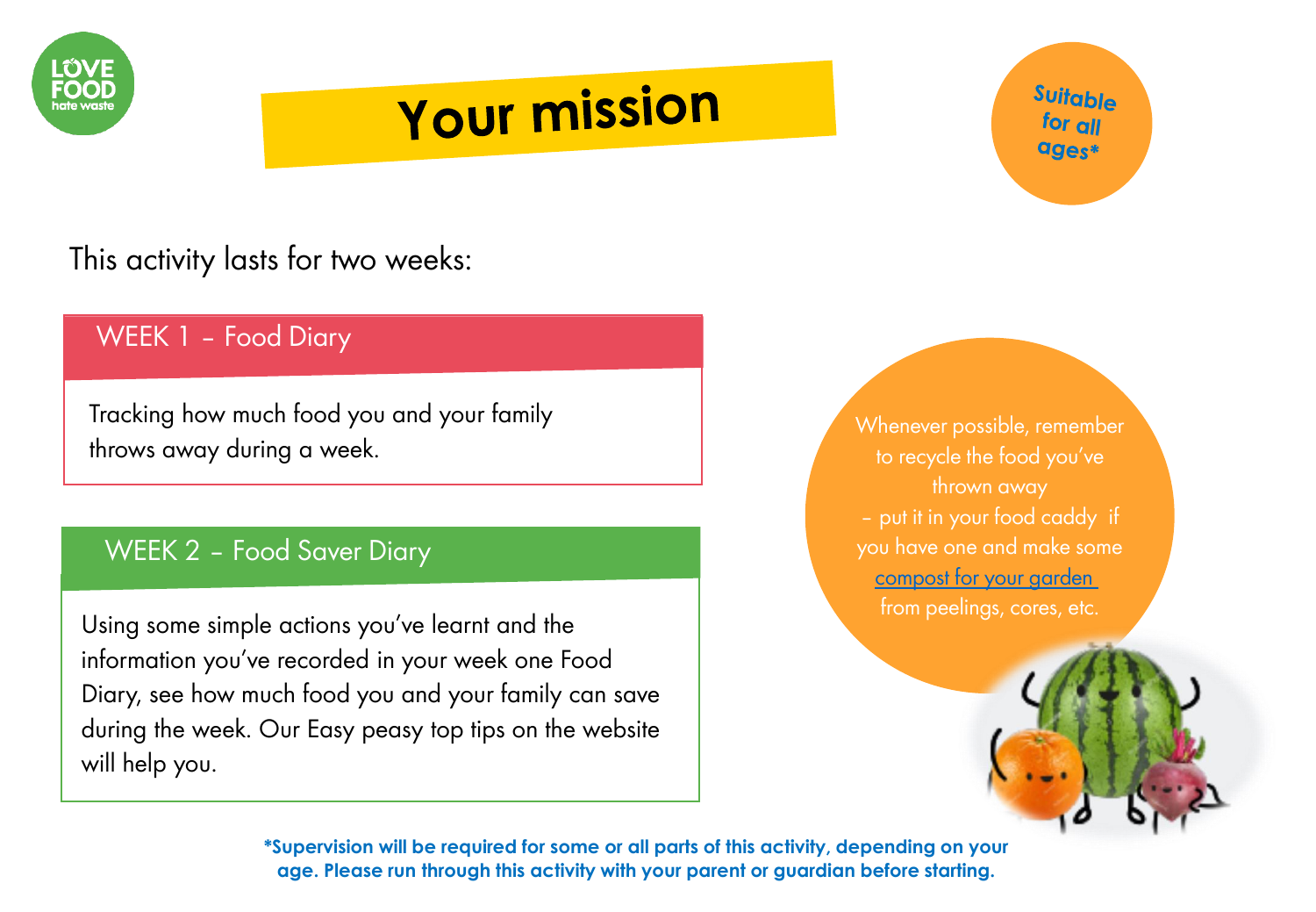

## How to use your diaries

- It is very important that you write down ALL the food that is thrown away in your Food Diary during week 1.
- Write down everything
	- $\checkmark$  Big, small and tiny amounts
	- $\checkmark$  If it goes in the bin, food waste caddy, down the sink or somewhere else
	- $\checkmark$  Thrown away by everyone you live with
- Fill in the diaries every day.
- Remember to write down any food you have saved in your Food Saver Diary during week 2.
- Everyone at home can have a go at filling it in or just you - as long as everything gets recorded it doesn't matter who does it.
- It's important to complete all parts of the diary – this information will help you to learn how you can save your food during week 2 e.g. why and when the food was thrown away.
- Be creative with how you complete the food diary – keep in mind that it's good to keep it simple and easy for you to add at the end of each day and at the end of the week.
- Put the food diaries up in your kitchen where everyone can see them and it is easy for you to complete them every day.

**Don't worry if you feel you are throwing too much away – we won't be judging you! It's important to understand what you throw away, & when and why, so that you can learn now to save the food next time.**

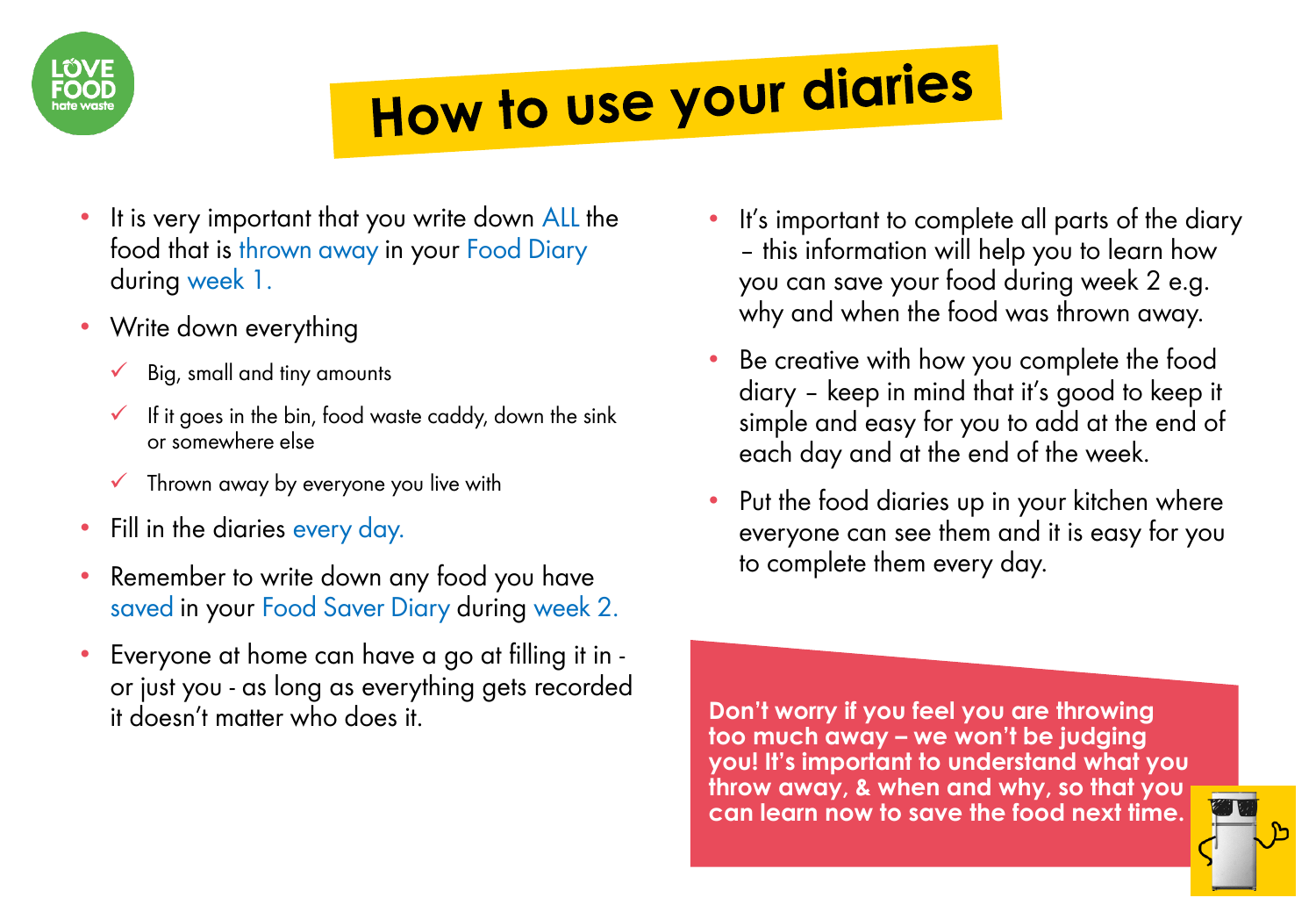

# What to write in the food waste diary

You have four pages for each of your diaries. The first three are for the foods we throw away the most in the UK: bread, milk and potatoes. The last page is for other food you throw away.

There are 5 things to write in your diary for every food item you throw away

| When<br>was it thrown<br>away/saved?                          | What<br>was thrown<br>away/saved?                                                                                                                                                                                                                                  | How much<br>was thrown<br>away/saved?                                                                                                                                  | Why<br>didn't it get eaten?                                                                       | Who didn't eat<br>/saved their food?                                                                                                                                                                     |
|---------------------------------------------------------------|--------------------------------------------------------------------------------------------------------------------------------------------------------------------------------------------------------------------------------------------------------------------|------------------------------------------------------------------------------------------------------------------------------------------------------------------------|---------------------------------------------------------------------------------------------------|----------------------------------------------------------------------------------------------------------------------------------------------------------------------------------------------------------|
| • Which mealtime or<br>other time?<br>• Tick one of the boxes | • Write a short<br>description in the<br>'other food' page -<br>the other sheets are<br>for bread, milk and<br>potatoes.<br>• If it's a mixed food<br>(e.g. beans on toast,<br>a pasta with sauce)<br>make sure to write<br>down the different<br>main ingredients | • Write in the amount<br>of each food that<br>was thrown away or<br>saved e.g. one slice,<br>half a slice etc - or<br>draw pictures - or just<br>numbers e.g. $1, 1/2$ | • Give a short<br>description of why<br>the food was thrown<br>away $/$ how the<br>food was saved | • Who, in your family,<br>didn't eat their food<br>(week1). You can<br>help them save that<br>food during week 2<br>• Who, in your family,<br>saved their food<br>(week 2)<br>• Tick one of the<br>boxes |

We have filled in an example on the next page to show you what to do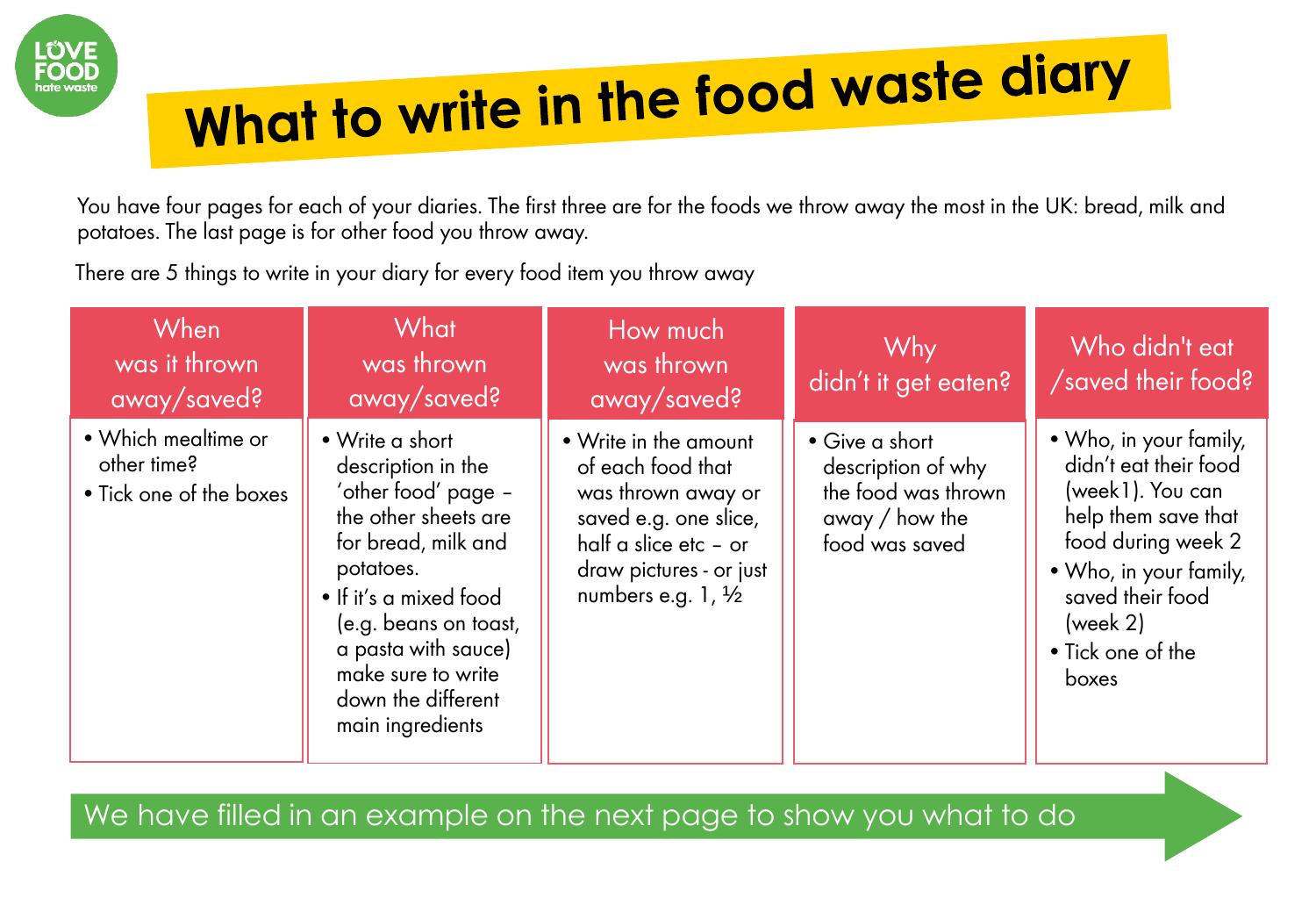

**BREAD** Please record all the bread that is thrown away this week

### **Week 1 - Food Diary**

Tracking your food footprint

#### Did you know?

The amount of bread thrown away in UK homes in 2012 weighed the same as 3 adult blue whales!



|              | <b>Daily</b><br><b>How much</b><br>food was thrown away?<br>totals                                                                                                                                                                |                | When<br>was it thrown away? |         |            | Why<br>didn't it get eaten? | Who<br>didn't eat their food? |                                      |           |
|--------------|-----------------------------------------------------------------------------------------------------------------------------------------------------------------------------------------------------------------------------------|----------------|-----------------------------|---------|------------|-----------------------------|-------------------------------|--------------------------------------|-----------|
|              | Be creative with how you record the amount of food thrown away<br>e.g. draw pictures, use numbers, etc.<br>Keep it simple to make it easy for you to add up how much of this<br>food has been thrown away at the end of this week |                | Breakfast                   | $Loneh$ | Tea/dinner | S <sub>not</sub>            | Other time                    |                                      |           |
|              | 1 slice                                                                                                                                                                                                                           | $\overline{A}$ | χ                           |         |            |                             |                               | Toasted too much and couldn't eat it | Me        |
| Monday       | crusts of bread - half a slice                                                                                                                                                                                                    |                |                             | χ       |            |                             |                               | Didn't like them                     | My sister |
|              |                                                                                                                                                                                                                                   |                |                             |         | χ          |                             |                               | Bread was mouldy at bottom of pack   | My family |
| Tuesday      |                                                                                                                                                                                                                                   |                |                             |         |            |                             |                               |                                      |           |
|              |                                                                                                                                                                                                                                   |                |                             |         |            |                             |                               |                                      |           |
| Wednesday    |                                                                                                                                                                                                                                   |                |                             |         |            |                             |                               | Example of a completed               |           |
| Thursday     |                                                                                                                                                                                                                                   |                |                             |         |            |                             |                               |                                      |           |
|              |                                                                                                                                                                                                                                   |                |                             |         |            |                             |                               |                                      |           |
| <b>Fiday</b> |                                                                                                                                                                                                                                   |                |                             |         |            |                             |                               |                                      |           |
| Saturday     |                                                                                                                                                                                                                                   |                |                             |         |            |                             |                               |                                      |           |
| Sunday       |                                                                                                                                                                                                                                   |                |                             |         |            |                             |                               |                                      |           |

GRAND TOTAL FOR WEEK - number of slices of bread thrown away